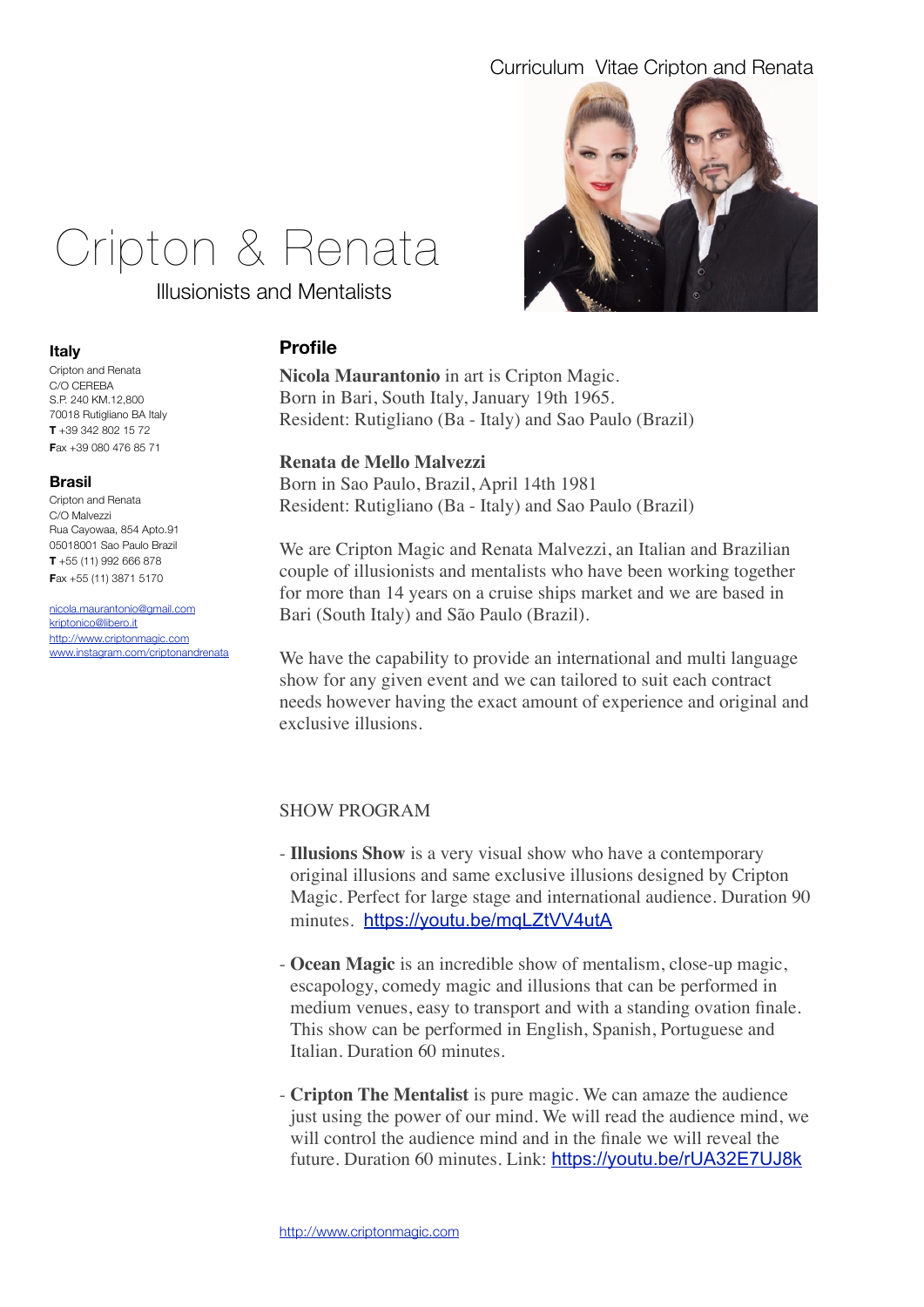

Regardless of what is requested we have an excellent stage presence and incredible skills.

# **Cripton:**

**1994-1998** -Italian Tour

-Tv Shows on Telenorba (Italian Television)

## **1999**

-Theater "Tiffany" of Tropicana Hotel in Las Vegas

-18 esibitions on TV Show "Gran Lady 2" Telenorba

-Theater de Beausobre in Morges (Switzerland)

-Theater Augusteo in Salerno (Italy)

-Domenica In – live tv show on RAI1 from the theatre "Ariston" in Sanremo (Italy)

-Actor in the movie "Vento di Primavera" plays "Cripton Magic" director F.Salvia

# **2000**

-Theater of Casino "Diamante" in Santiago (Republica Dominicana) -18 apparitions in Tv Show "Gran Lady 3" Telenorba -Actor in the movie "Prigionieri di un Incubo" plays "Marco" director F.Salvia

# **2001**

-Magic Show Tour in Italy -Organization and Production of Fashion Show "Le Magiche Tentazioni della Moda" -Organization and Production of the Variety "Le Magiche Tentazioni della Notte" -54 spots in the Tv Show "Tra Sogno e Realtà" Telenorba

## **Italy**

Cripton and Renata C/O CEREBA S.P. 240 KM.12,800 70018 Rutigliano BA Italy **T** +39 342 802 15 72 **F**ax +39 080 476 85 71

## **Brasil**

Cripton and Renata C/O Malvezzi Rua Cayowaa, 854 Apto.91 05018001 Sao Paulo Brazil **T** +55 (11) 992 666 878 **F**ax +55 (11) 3871 5170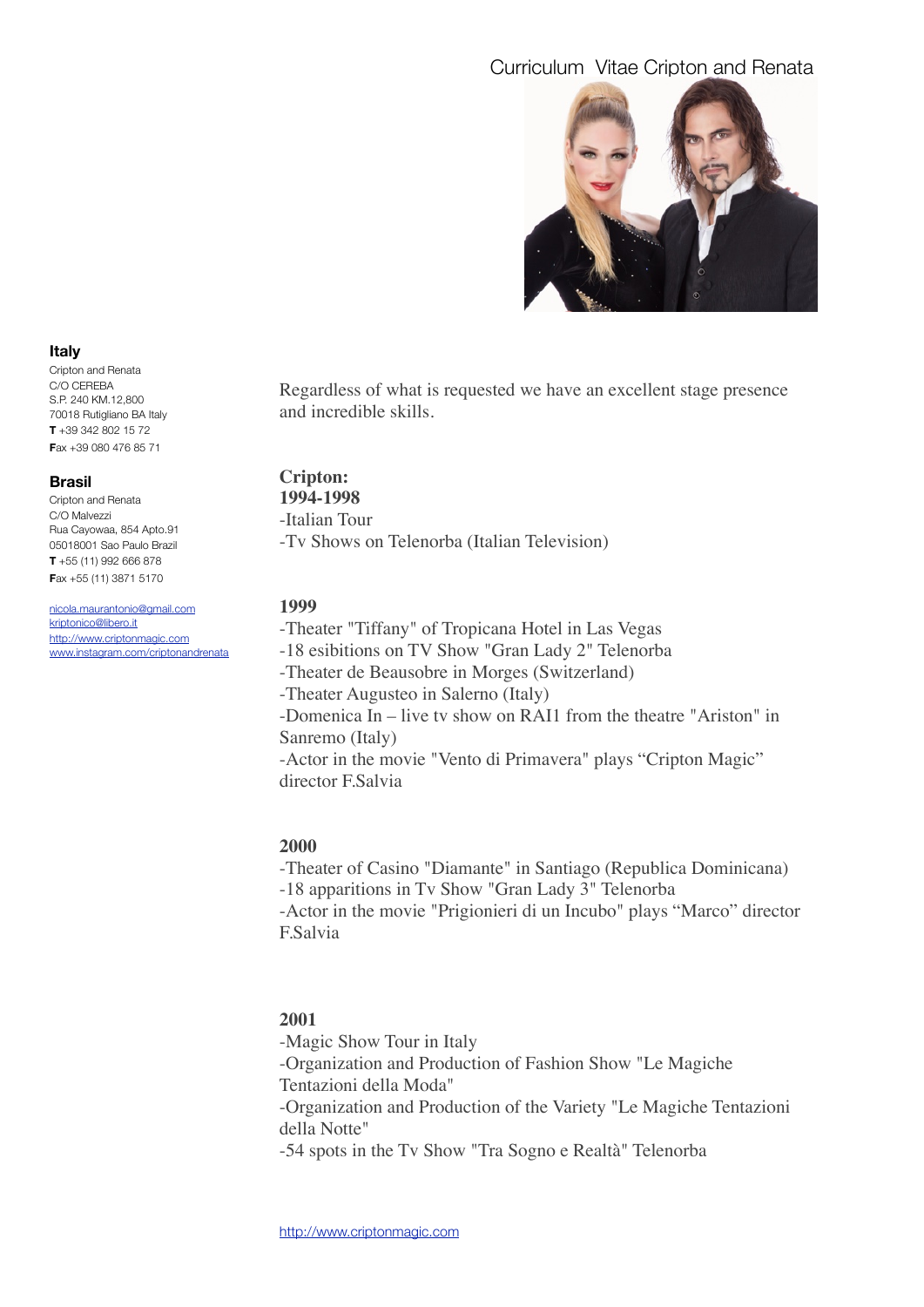

#### **Italy**

Cripton and Renata C/O CEREBA S.P. 240 KM.12,800 70018 Rutigliano BA Italy **T** +39 342 802 15 72 **F**ax +39 080 476 85 71

#### **Brasil**

Cripton and Renata C/O Malvezzi Rua Cayowaa, 854 Apto.91 05018001 Sao Paulo Brazil **T** +55 (11) 992 666 878 **F**ax +55 (11) 3871 5170

[nicola.maurantonio@gmail.com](mailto:nicola.maurantonio@gmail.com) [kriptonico@libero.it](mailto:kriptonico@libero.it) [http://www.criptonmagic.com](http://www.magiccripton.com) [www.instagram.com/criptonandrenata](http://www.instagram.com/criptonandrenata)

# **Renata:**

# **1998**

-Cruise ship Costa "Allegra" Dancer and Dance Teacher (South America season)

## **1999**

-Cruise ship Costa "Classica" Dancer and Dance Teacher (South America season)

## **2000**

-In the cast of "Brazilian Show" in tour in Japan (Hamamatsu, Kyoto, Tokyo)

## **2001**

-Tv Shows in Brazil and in the ballet cast of the brazilian group "Só Pra Contrariar"

# **2002**

-International Tour in the cast of the Brazilian singer Alexandre Pires (New York - Madison Square Garden, Puerto Rico, Africa, Conrad Casino in Punta del Este, Panama,)

## **2003**

-Cruise ship MSC " Monterrey" Dance Teacher

#### **Cripton and Renata: 2004 - 2005**

-Cruise ship MSC "Armonia" resident illusionist in the one man magic show "One More Time" and in the production show "Islands" (Brazilian season)

# **2005 - 2006**

-Cruise ship MSC "Armonia" resident illusionist in the one man magic show "One More Time" and in the production show "Islands" and in a variety show with quick change act (Mediterranean season)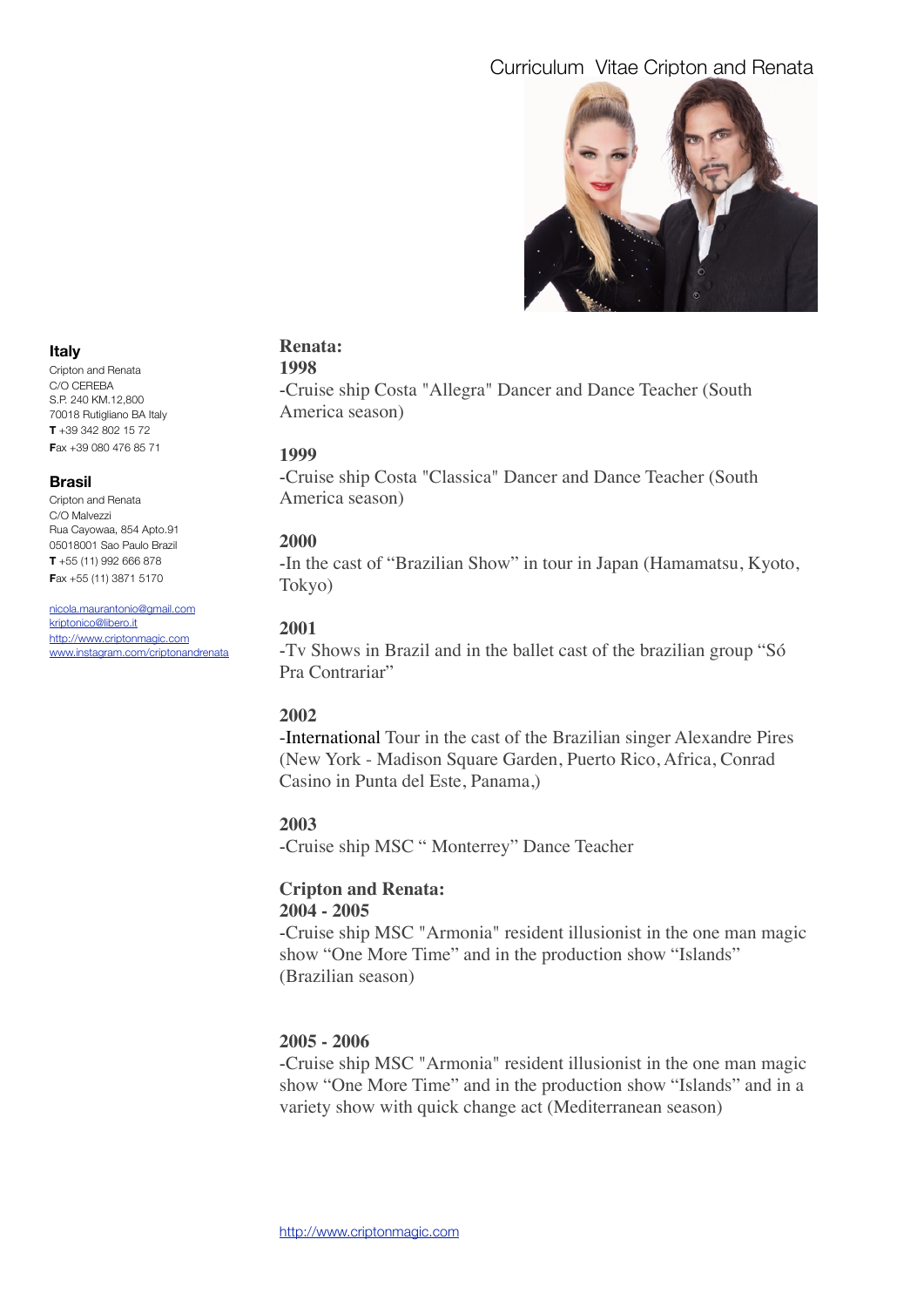

# **2006 - 2009**

-Cruise ship MSC "Sinfonia" resident illusionist in the one man magic show "One More Time" and in the production show "Islands" and in a variety show with quick change act (Adriatic season) (South America season) (Mediterranean season)

## **2010**

-Production of the show "CocoBongo Varietè" (Magic Brasilian Show) in tour in south Italy

-Cruise ship Norwegian Jade NCL Headliner in the one man show "Escape" (Mediterranean season)

## **2011**

-Cruise ship Norwegian Spirit NCL resident illusionist and headliner in the one man show "Illusions" and in the production show "Elements" (Carribean season)

-Cruise ship Norwegian Jade NCL resident illusionist and headliner in the one man shows "Illusions", "Ocean Magic" and in the production show "Elements"(Mediterranean season)

# **2012**

-Cruise ship Norwegian Sun NCL resident illusionist and headliner in the one man shows "Illusions" and "Ocean Magic" (North Europe season)

-Cruise ship Norwegian Spirit NCL resident illusionist and headliner in the one man shows "Illusions", "Ocean Magic" and in the production show "Elements" (Adriatic sea season)

## **2013**

-Cruise ship Norwegian Jade NCL resident illusionist and headliner in the one man shows "Illusions", "Ocean Magic" and in the production show "Elements"(Adriatic and Meditterranean season)

# **2014**

-Cruise ship Norwegian Spirit NCL resident illusionist and headliner in the one man shows "Illusions", "Ocean Magic" and in the production show "Elements" (Adriatic and Meditterranean season)

## **Italy**

Cripton and Renata C/O CEREBA S.P. 240 KM.12,800 70018 Rutigliano BA Italy **T** +39 342 802 15 72 **F**ax +39 080 476 85 71

#### **Brasil**

Cripton and Renata C/O Malvezzi Rua Cayowaa, 854 Apto.91 05018001 Sao Paulo Brazil **T** +55 (11) 992 666 878 **F**ax +55 (11) 3871 5170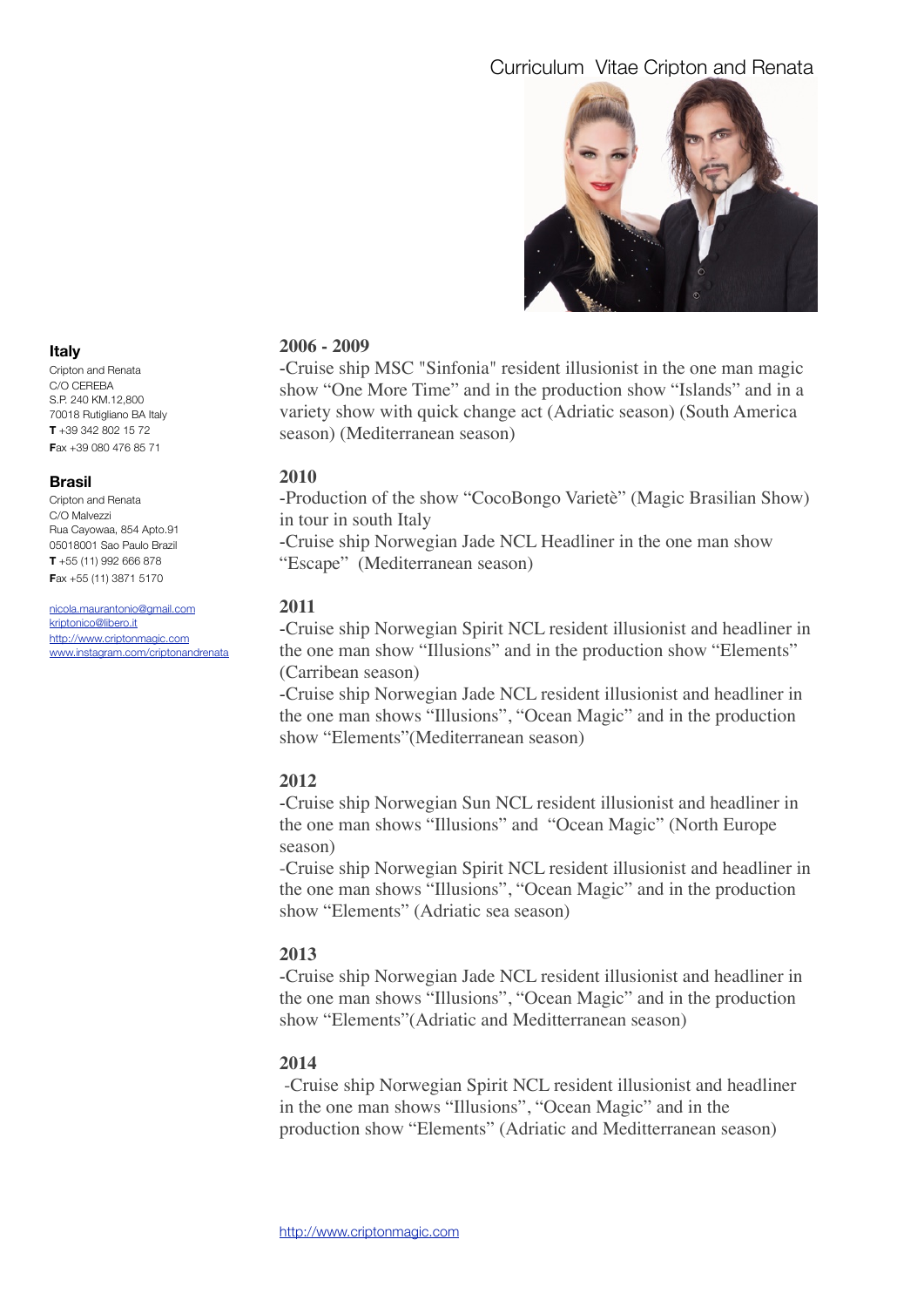

#### **Italy**

Cripton and Renata C/O CEREBA S.P. 240 KM.12,800 70018 Rutigliano BA Italy **T** +39 342 802 15 72 **F**ax +39 080 476 85 71

#### **Brasil**

Cripton and Renata C/O Malvezzi Rua Cayowaa, 854 Apto.91 05018001 Sao Paulo Brazil **T** +55 (11) 992 666 878 **F**ax +55 (11) 3871 5170

[nicola.maurantonio@gmail.com](mailto:nicola.maurantonio@gmail.com) [kriptonico@libero.it](mailto:kriptonico@libero.it) [http://www.criptonmagic.com](http://www.magiccripton.com) [www.instagram.com/criptonandrenata](http://www.instagram.com/criptonandrenata)

# **2015**

-Cruise ship Norwegian Jade NCL resident illusionist and headliner in the one man shows "Illusions", "Cripton the Mentalist" and in the production show "Elements"(Adriatic and Meditterranean season), (crossing and Carribean season)

## **2016**

-Cruise ship Norwegian Jade NCL resident illusionist and headliner in the one man shows "Illusions", "Cripton the Mentalist" and in the production show "Elements" (Carribean season and crossing to Adriatic and Meditterranean season)

-Brazilian Tour "Cripton the Mentalist" at the Theater UMC Sao Paulo Brazil and Brazilian TV shows (TV Record, Gazeta and Rede TV)

-Italian Tour "Cripton The Illusionist" Hotel Capo Est - Gabicce Mare, Campo di Mare (BR), Lendinuso (BR), Green Village (BA), Pugnochiuso Resort (FG), Comune di Triggiano (BA) and TV Show (Tu Si Que Vales Canale 5)

# **2017**

-Cruise ship Norwegian Sun NCL resident illusionist and headliner in the one man shows "Illusions" and "Cripton the Mentalist". (Brazil and South America season).

-Cruise ship Norwegian Jade (Nord Europe)

-Cruise ship Norwegian Sun (South America season)

## **2018**

- Cruise ship Norwegian Sun (South America season)

# **Language: Italian, English, Spanish, Portuguese**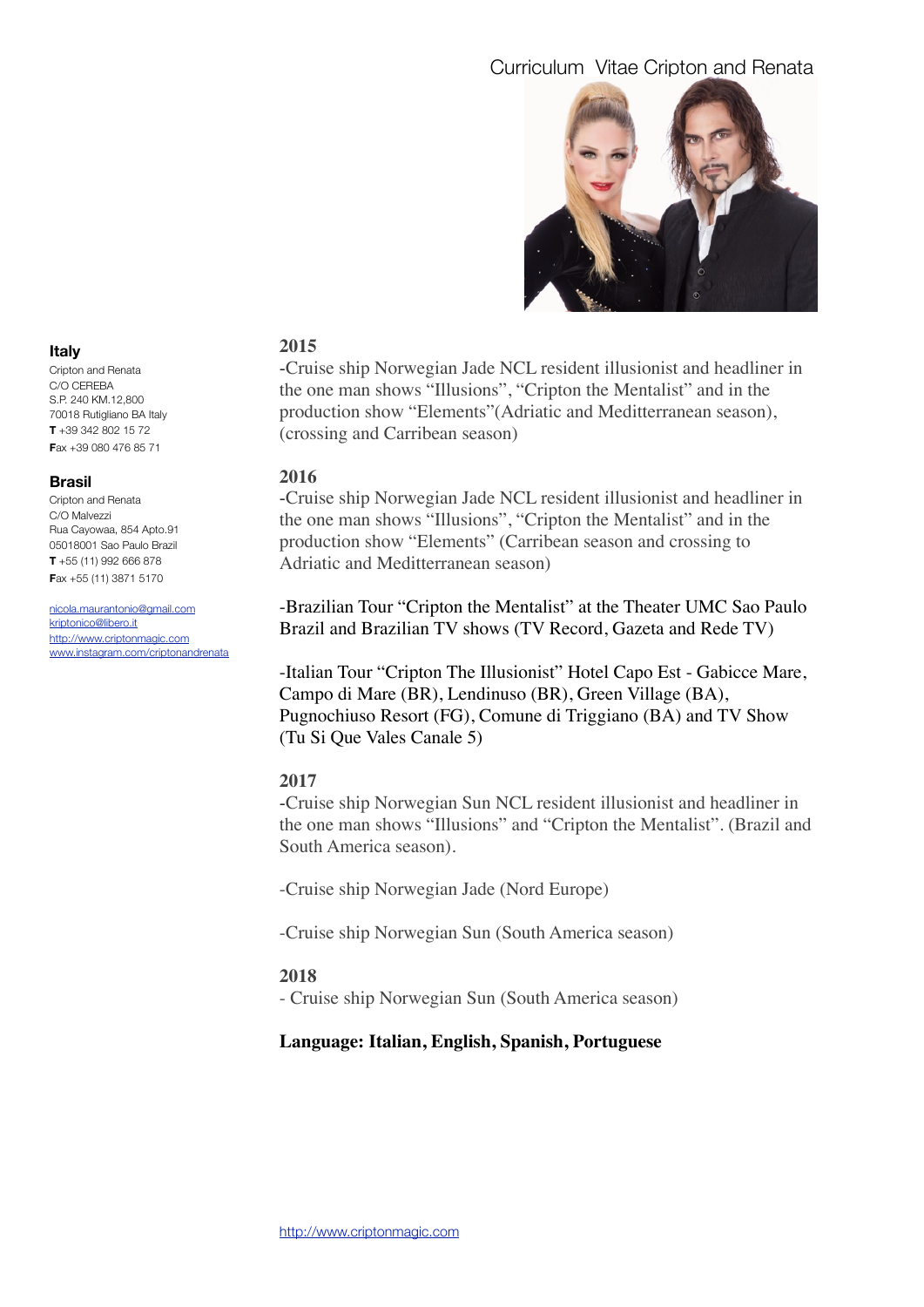

#### **Italy**

Cripton and Renata C/O CEREBA S.P. 240 KM.12,800 70018 Rutigliano BA Italy **T** +39 342 802 15 72 **F**ax +39 080 476 85 71

#### **Brasil**

Cripton and Renata C/O Malvezzi Rua Cayowaa, 854 Apto.91 05018001 Sao Paulo Brazil **T** +55 (11) 992 666 878 **F**ax +55 (11) 3871 5170

[nicola.maurantonio@gmail.com](mailto:nicola.maurantonio@gmail.com) [kriptonico@libero.it](mailto:kriptonico@libero.it) [http://www.criptonmagic.com](http://www.magiccripton.com) [www.instagram.com/criptonandrenata](http://www.instagram.com/criptonandrenata)

## **International Magic Prizes Cripton** *October 18th 1998*

- **1° Prize** "Magic Act and Great Illusions" (Club Magico Italiano) and
- **Grand Prix** Internazionale (Club Magico Italiano)

*January 23rd 1999* - **3° Prize** "The Magic Hands" (Germania)

*September 04th 2012 Aboard the cruise ship Norwegian Sun* Cripton

- **Merlin Award - Illusionist of the Year 2012** Renata

- **Merlin Award - Best Magical Assistant 2012** 

*July 10th 2015 aboard the cruise ship Norwegian Spirit* Cripton - **Merlin Award - Illusionist of the Year 2015** 

Renata - **Merlin Award - Best Magical Assistant 2015**

**MEDIA Promo video Links:** 

**Illusions:** <https://youtu.be/mqLZtVV4utA>

**Cripton The Mentalist:** <https://youtu.be/rUA32E7UJ8k>

Standing ovation: <https://youtu.be/fG3N23edxho>

**Web Site:** [www.criptonmagic.com](http://www.criptonmagic.com) password for access to the "reserved area for agents and clients": 3428021572